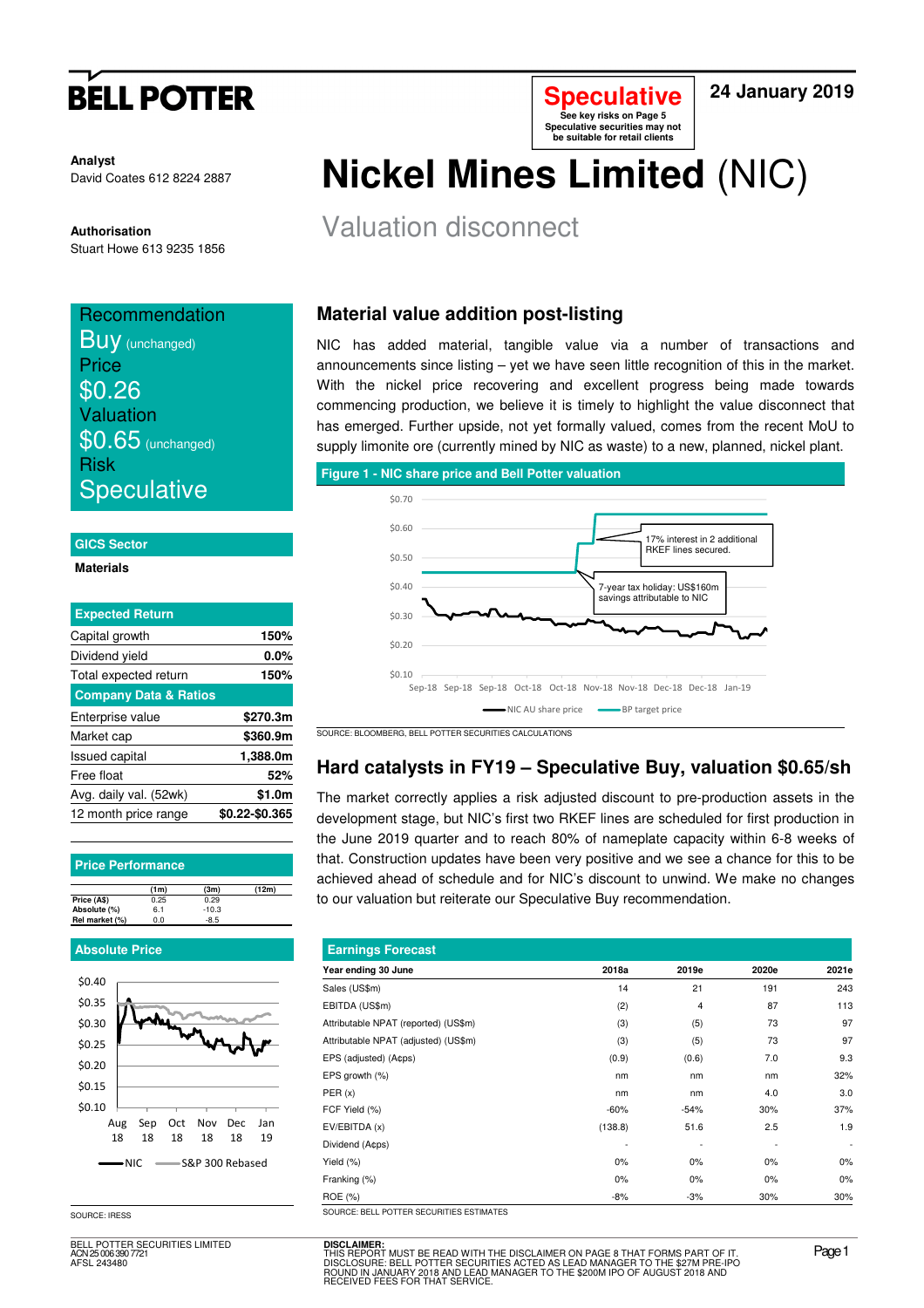# **Valuation disconnect**

### **Material value addition post-listing**

NIC has added material, tangible value via a number of transactions and announcements since listing – yet we have seen little recognition of this in the market. With the nickel price recovering and excellent progress being made towards commencing production, we believe it is timely to highlight the value disconnect that has emerged.

We highlight two developments in particular:

#### **1) Income tax holiday: 7 years + 2 years**

In early November 2018 NIC announced that its Indonesian operating entity, PT Hengjaya Nickel Industry was granted material corporate income tax relief for its Hengjaya RKEF Project currently under construction within the Indonesia Morowali Industrial Park ('IMIP') in Central Sulawesi, Indonesia. The key terms of the tax reduction are as follows:

- **Corporate Income Tax Reduction of 100%** for a period of seven tax years, starting from the tax year in which commercial production is achieved; and
- **Corporate Income Tax Reduction of 50%** of payable income tax for a period of two tax years, starting from the end of the initial seven year period.

This is clearly of material benefit to NIC, with an effective corporate income tax rate from of 0% over the first 7 years and 12.5% for years 8 and 9 (finishing in FY2028). This boosts available free cash flows and hence NIC's valuation.

We previously forecast tax expenses in FY20 and FY21 of US\$25.5m and US\$38.3m, the vast bulk of which is attributable to the RKEF production lines that are subject to this tax relief agreement. We now forecast tax expenses of US\$2.7m in FY20 (cut 89%) and US\$3.6m in FY21 (cut 91%). Over the nine year term of the agreement we estimate tax savings in the order of US\$270m (on an undiscounted, 100% consolidated basis), with ~US\$160m (60%) attributable to NIC, under our modelled assumptions.

| Table 1 - Estimated benefits from tax relief agreement (100% basis) |        |               |          |          |          |          |        |        |        |        |        |         |
|---------------------------------------------------------------------|--------|---------------|----------|----------|----------|----------|--------|--------|--------|--------|--------|---------|
|                                                                     | Jun-19 | <b>Jun-20</b> | $Jun-21$ | $Jun-22$ | $Jun-23$ | $Jun-24$ | Jun-25 | Jun-26 | Jun-27 | Jun-28 | Jun-29 | Total   |
| Tax expense $\omega$ 25% rate (US\$m)                               | \$1.4  | \$25.9        | \$33.7   | \$37.6   | \$36.6   | \$37.6   | \$38.6 | \$39.6 | \$40.7 | \$41.8 | \$42.9 |         |
| Tax expense @ relief rate (US\$m)                                   | \$1.4  | \$2.7         | \$3.6    | \$3.8    | \$1.9    | \$2.0    | \$2.1  | \$2.2  | \$21.5 | \$22.1 | \$42.9 |         |
| Difference (US\$m)                                                  | \$0.0  | \$23.1        | \$30.1   | \$33.8   | \$34.7   | \$35.6   | \$36.5 | \$37.5 | \$19.2 | \$19.7 | \$0.0  | \$270.1 |

SOURCE: BELL POTTER SECURITIES ESTIMATES

We also point out that this exemption is granted within the framework of Indonesia's existing tax law. It is not a special provision for the IMIP but is based on criteria around project scale and national and local economic impacts. As such it sets a precedent for similar tax relief to apply to the Ranger RKEF lines (lines 3 & 4, in which NIC has secured a 17% interest and option to acquire up to 80%) which are currently under construction.

### **2) Collaboration Agreement to acquire up to 80% in 2 additional RKEF lines**

Also in early November 2018, NIC executed a binding Collaboration Agreement (CA) with its partner Shanghai Decent Investment Group (SDI) to acquire up to an 80% equity interest in 2 additional RKEF lines (the Ranger Lines) currently under construction within the IMIP. The key terms of the CA provide for NIC to acquire its interest in three tranches, the first of which will be executed within 10 days:

1. The First Acquisition: NIC to acquire an initial interest of 17% at cost of US\$50m, i.e. approximately US\$300m on a pro-rata basis;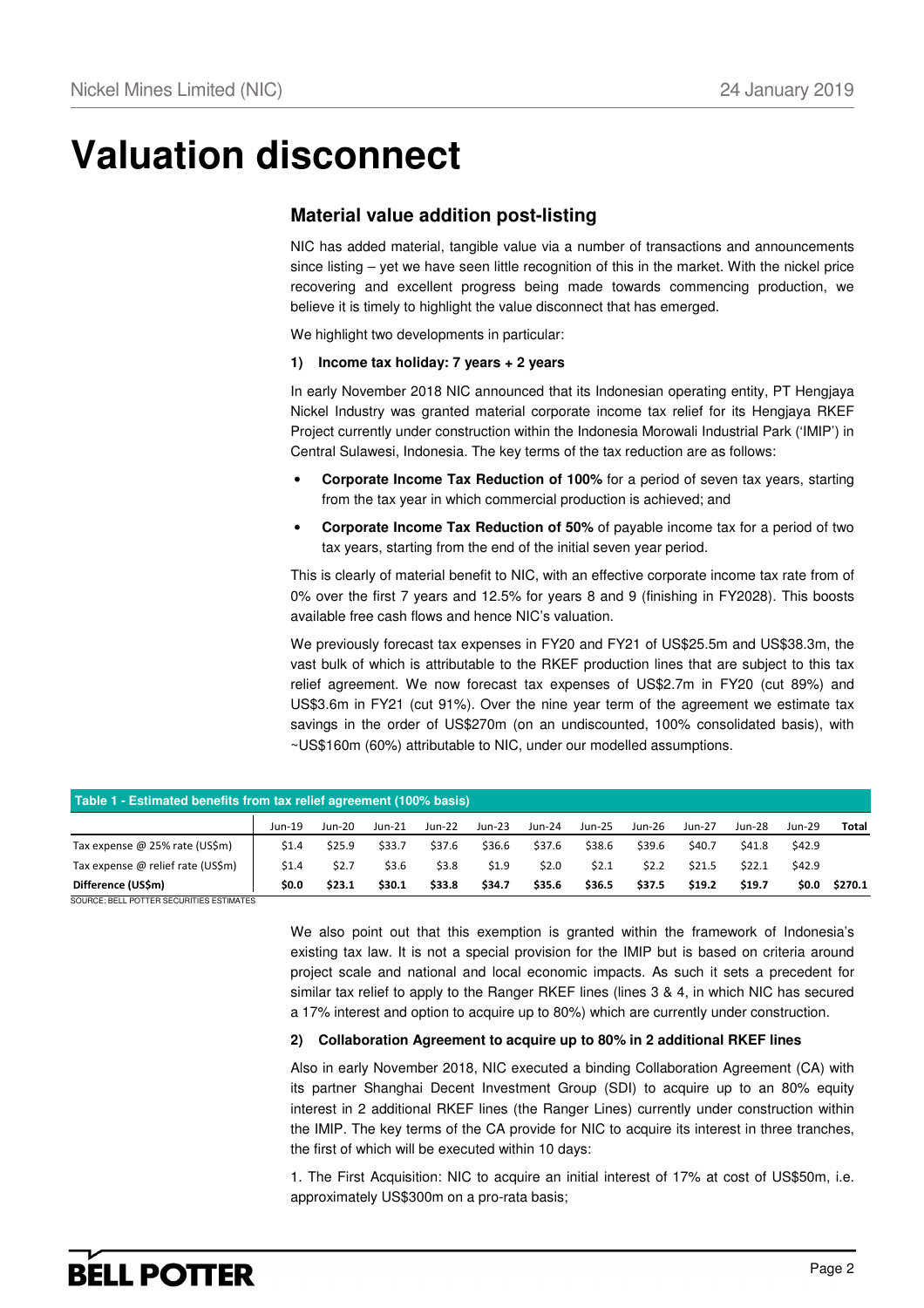2. The Second Acquisition Option to increase its interest to between 51% and 60% before 31 December 2019 – potentially at a discounted rate of US\$280m (pro-rata). The lower acquisition cost will be payable if it is executed within 60 days of the first batch of nickel pig iron (NPI) being produced from the Ranger Nickel RKEF lines; and

3. The Third Acquisition Option (conditional on completion of the Second Acquisition Option) to increase its interest to up to 80% in the 2 additional RKEF lines within 18 months of the first batch of NPI being produced.

The 17% ownership of lines 3 and 4 alone lifts NIC's attributable production by 28%, driving NPAT upgrades of 19% and 20% in FY20 and FY21 respectively. This flowed through to a 19% increase to our NPV-based valuation to \$0.65/sh.

### **MoU on additional ore supply adds further upside**

Further upside, not yet formally valued, comes from the recent MoU to supply limonite ore to a new, planned, High Pressure Acid Leach (HPAL) plant recently announced to be constructed within the IMIP by a consortium, including two Tsingshan group companies.

Unlike the IMIP's Rotary Kiln Electric Furnaces ('RKEFs') which require saprolite ore (>1.8% nickel), the HPAL plant will utilise a lower grade limonite ore (~1.0% nickel) which the Company's 80%-owned Hengjaya Mine Mine is well placed to supply.

Currently limonite ore is mined by NIC as waste overburden to recover the higher grade saprolite ore that is shipped to the IMIP to feed the RKEF lines. This now creates the opportunity of an additional revenue stream for NIC and will have the effect of lowering mining costs, improving profitability and enabling better optimisation and extraction of value from the existing orebody.

At this point the MoU does not quantify the terms of any ore sale agreement and the HPAL plant is not yet in production, so we have not formally incorporated any limonite ore sales into our valuation. However, making some conservative assumptions based on the current sales agreements and mining parameters, we estimate it could enhance our current valuation of the Hengjaya Mine by ~36%, lifting its contribution to our NIC valuation from ~A\$60m to ~A\$80m and adding 2c or 3% to our target price.

### **Emerging major nickel exposure in 2019: 29ktpa under option**

Including the existing Collaboration and Subscription Agreement (CSA), which covers the Hengjaya Nickel RKEF lines, NIC now has options in place to acquire exposure to up to ~29ktpa Ni in NPI production (assuming 16ktpa Ni in NPI production rates per two lines).

Of this total, NIC's current interests account for ~12ktpa of Ni in NPI production and with all four lines expected to be up and running by the end of CY19 NIC will be emerging as a major nickel exposure. We expect All-In-Sustaining-Costs (AISC) to be sitting around US\$8,000-US\$8,500/t (US\$3.63-US\$3.86/lb).

We also note that payability for NIC's Ni in NPI production is contractually locked in at a minimum of 90% of the LME nickel price and that the market based prices on which its sales will be based have been running at payabilities of 95-100% of the LME nickel price. This compares to ±70% payability broadly typical for nickel in sulphide concentrate.

Share price performance to date has reflected tough conditions in the sector (see relative price performance chart below) but as cash flows come in and market awareness of NIC increases, we expect the current discount to our valuation to unwind. As such, in our view, NIC is a compelling opportunity.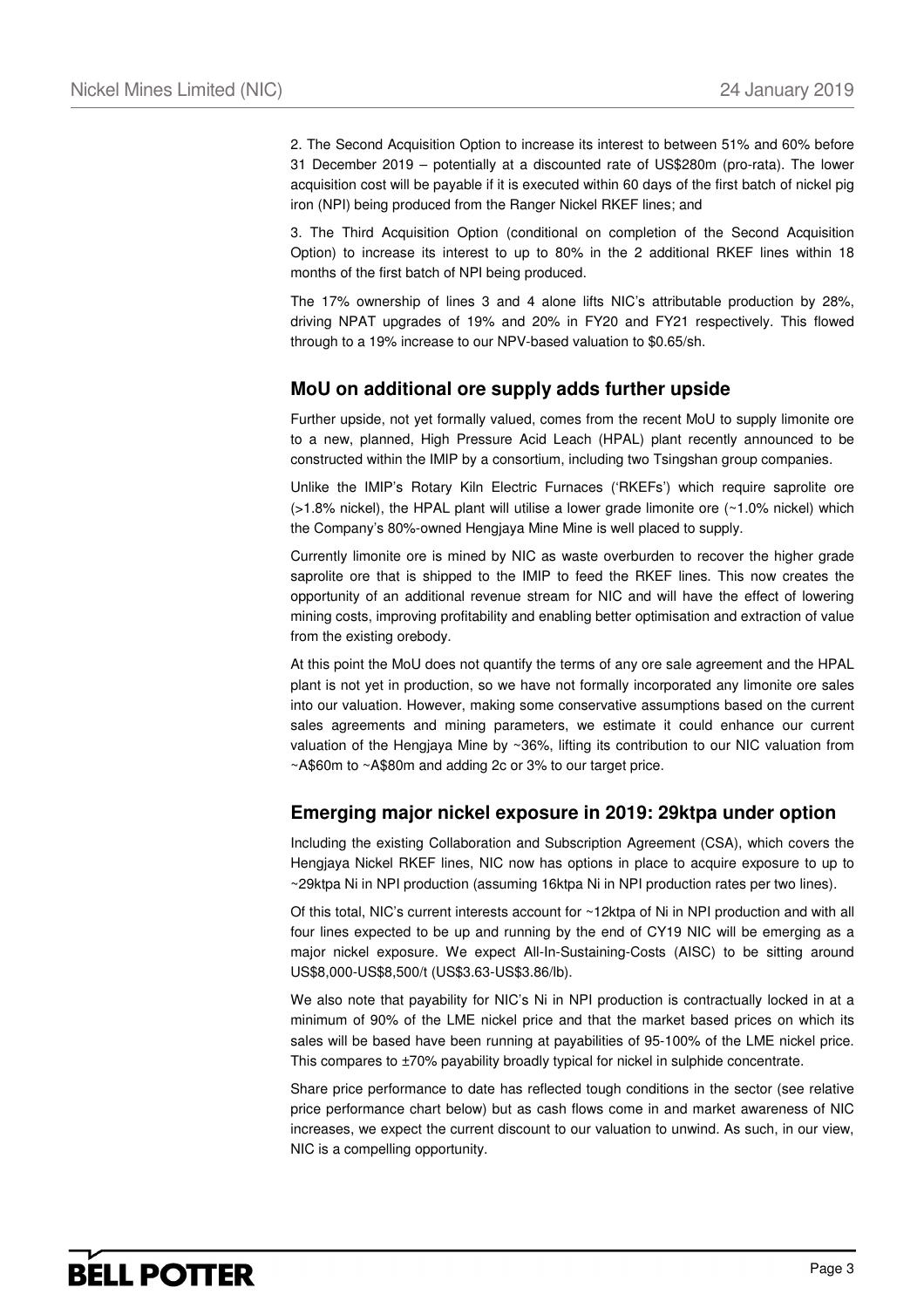

## **Upcoming catalysts**

Upcoming catalysts for NIC include:

- Updates on the progress of construction of the Hengjaya Nickel RKEF lines in which NIC has a 60% interest and the Ranger Nickel RKEF lines, in which NIC has acquired a 17% interest;
- The December quarter production and cost report due in January 2019; and
- Commissioning of both RKEF lines, which is scheduled to commence around the end of the June 2019 quarter and which will be a key milestone for the company.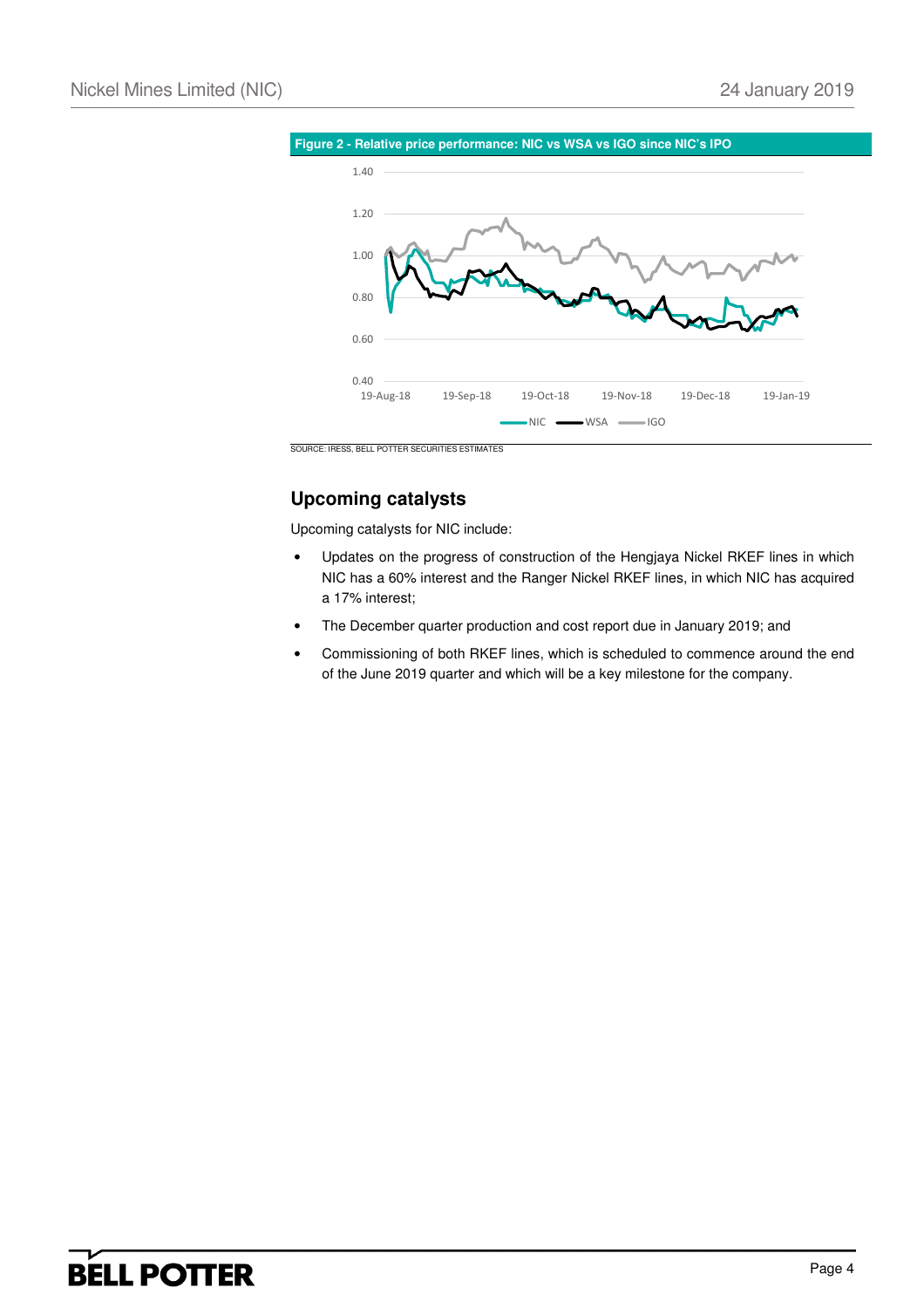# **Nickel Mines Limited (NIC)**

### **Company description: high grade, steady state producer**

Nickel Mines Limited ('Nickel Mines' or 'NIC') is a newly listed ASX company, formed in 2007. Its operations are focused in Central Sulawesi, Indonesia, where it holds a 60% interest two Rotary Kiln Electric Furnace (RKEF) lines with Shanghai Decent Investments (SDI) a subsidiary of Tsingshan Group, the world's largest stainless steel producer. The RKEF lines are located in an existing, fully integrated stainless steel production facility, the Indonesian Morowali Industrial Park (IMIP), in Central Sulawesi, Indonesia. Construction of the NIC's two RKEF lines is advanced and commissioning on track for the end of the June quarter 2019, after which production is planned to ramp up to a targeted run-rate of 16ktpa nickel in NPI (100% basis).

NIC also holds an 80% interest in Hengjaya Mine ('HM'), a high-grade, long-life nickel laterite deposit, also in Central Sulawesi in close proximity to the IMIP. The balance of the asset is owned by NIC's local Indonesian partner. The HM produces Direct Shipping Ore (DSO), the bulk of which is sold into the IMIP facility for the production of Nickel Pig Iron (NPI), a key input into stainless steel production.

### **Investment thesis – Speculative Buy, valuation \$0.65/sh**

The market correctly applies a risk adjusted discount to pre-production assets in the development stage, but NIC's first two RKEF lines are scheduled for first production in the June 2019 quarter and to reach 80% of nameplate capacity within 6-8 weeks of that. Construction updates have been very positive and we see a chance for this to be achieved ahead of schedule and for NIC's discount to unwind. We make no changes to our valuation but reiterate our Speculative Buy recommendation.

### **Valuation: \$0.65/sh**

Our 12-month forward NIC valuation incorporates DCF models of its attributable interests in the Hengjaya laterite nickel ore mine (HM), a 60% interest in the two Hengjaya Nickel RKEF lines and a 16.67% interest in the two Ranger Nickel RKEF lines. lines We have constructed a discounted cash flow (DCF) model for NIC's attributable interest in these RKEF lines that are under construction at Tsingshan's IMIP facility and a DCF calculation for NIC's current 80% interest (declining to 49% from FY2023) in the Hengjaya laterite nickel ore mine. We also include a notional value for exploration and development projects, an estimate of corporate overhead costs and NIC's last reported net debt position. Our valuation is calculated on a fully diluted basis. Following the latest update, our valuation stands at \$0.65/sh.

### **Risks**

Key risks to our investment case include (but are not limited to):

- **Funding and capital management risks:** Funding and capital management risks can include access to debt and equity finance, maintaining covenants on debt finance, managing dividend payments and managing debt repayments. Exploration and development companies with no sales revenues are reliant on access to equity markets and debt financing to fund the advancement and development of their projects.
- **Operating and development risks:** Mining companies' assets are subject to risks associated with their operation and development. Risks for each company can be heightened depending on method of operation (e.g. underground versus open pit mining) or whether it is a single mine company. Development of mining assets may be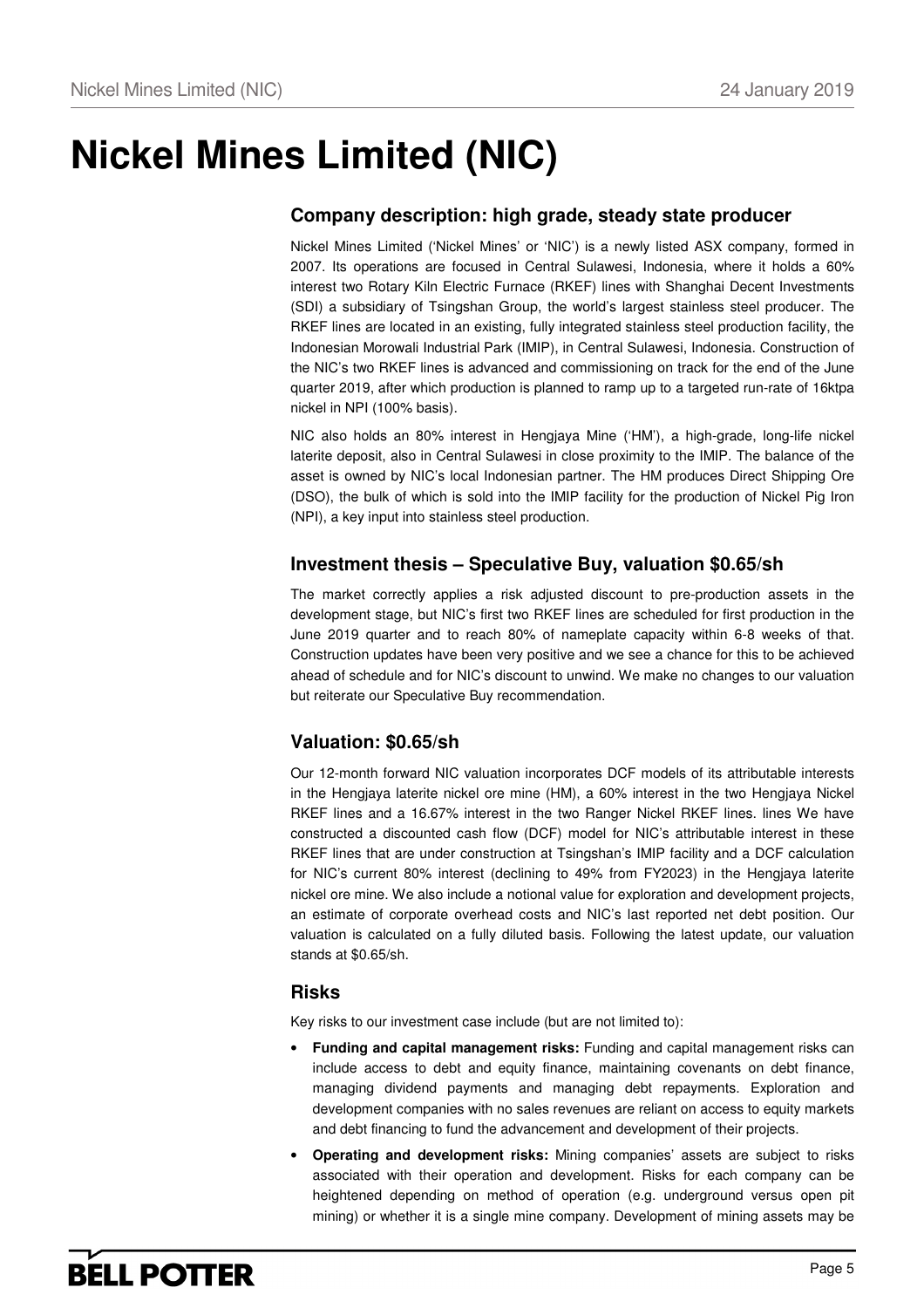subject to receiving permits, approvals timelines or weather events, causing delays to commissioning and commercial production.

- **Operating and capital cost fluctuations:** The cost and availability of exploration, development and mining inputs can fluctuate widely and cause significant differences between planned and actual operating and capital costs. Key operating costs are linked to energy and labour costs as well as access to, and availability of, technical skills, operating equipment and consumables.
- **Commodity price and exchange rate fluctuations:** The future earnings and valuations of exploration, development and producing Resources companies are subject to fluctuations in underlying commodity prices and foreign currency exchange rates.
- **Resource growth and mine life extensions:** The viability of future operations and the earnings forecasts and valuations reliant upon them may depend upon resource and reserve growth to extend mine lives, which is in turn dependent upon exploration success, of which there are no guarantees.
- **Regulatory changes risks:** Changes to the regulation of infrastructure and taxation (among other things) can impact the earnings and valuation of mining companies. NIC's assets are located in Sulawesi, Indonesia, which has in the past implemented regulatory changes related to mining project ownership, fiscal terms and mineral export requirements.
- **Sovereign risks:** Mining companies' assets are subject to the sovereign risks of the jurisdiction within which they are operating. NIC's assets are in Indonesia, a G20 country with one of the largest economies in SE Asia. Its sovereign debt is rated investment grade by the major ratings agencies.
- **Corporate/M&A risks:** Risks associated with M&A activity including differences between the entity's and the market's perception of value associated with completed transactions. NIC is the junior partner co-investing in production assets with a large, privately owned Chinese company. The strength and cohesiveness of this relationship over the long term has the potential to both add and reduce value to the partnership. One of the key mitigating factors in this respect has been the investment of a combined US\$50m by SDI and Wanlu Investments (US\$26m and US\$24m respectively) into NIC equity.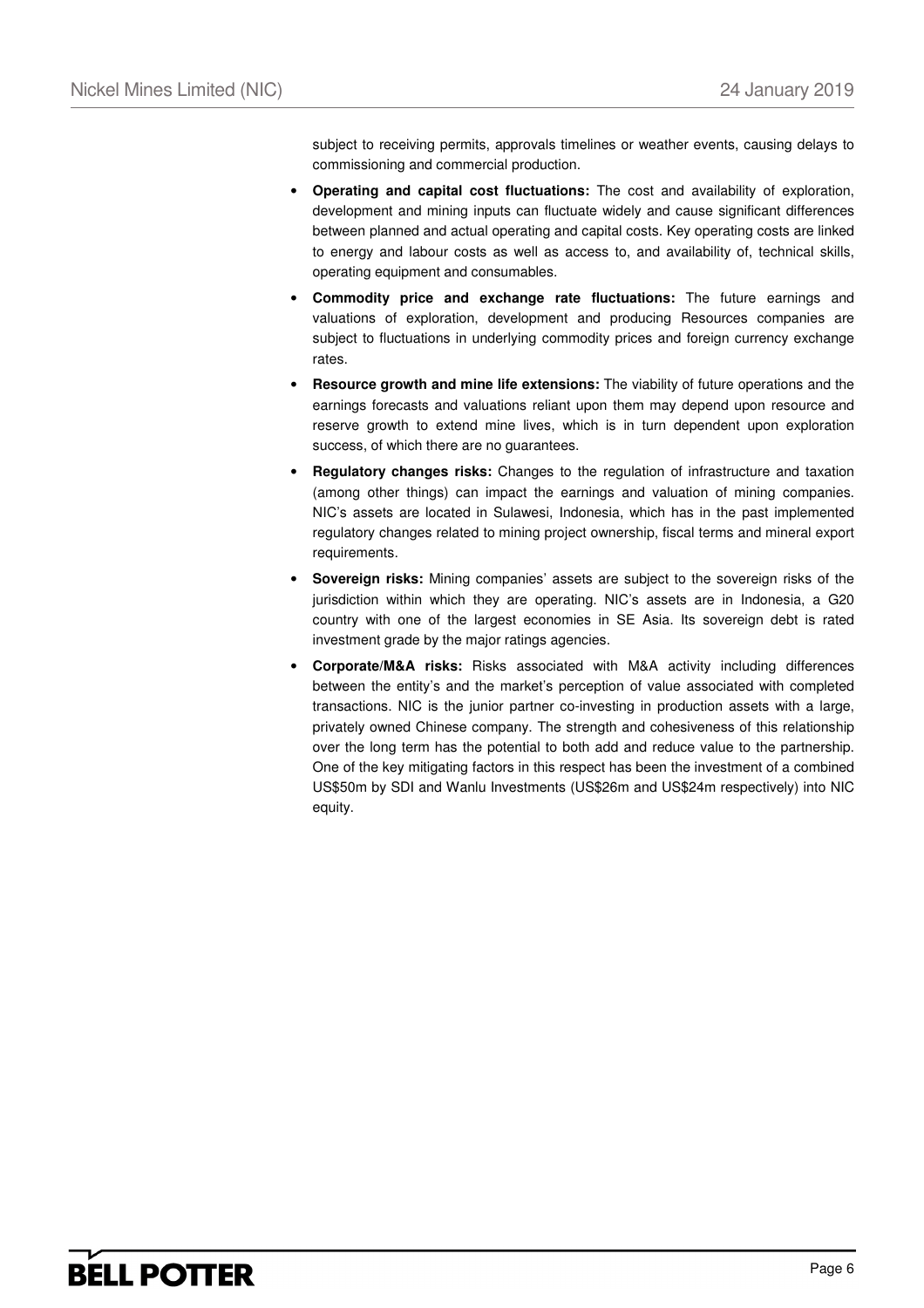## **Nickel Mines Limited** as at 24 January 2019

## Recommendation Buy, Speculative Price \$0.26

Nickel Mines Limited (Nickel Mines Limited (Nickel Mines Limited Control Mines Limited Control Mines Limited C

### **Table 2 - Financial summary**

| <b>PROFIT AND LOSS</b>                                  |                |                 |                 |                 |                |                | <b>FINANCIAL RATIOS</b>                            |                           |              |               |             |               |                |
|---------------------------------------------------------|----------------|-----------------|-----------------|-----------------|----------------|----------------|----------------------------------------------------|---------------------------|--------------|---------------|-------------|---------------|----------------|
| Year ending 30 June                                     | Unit           | 2017a           | 2018a           | 2019e           | 2020e          | 2021e          | Year ending 30 June                                | Unit                      | 2017a        | 2018a         | 2019e       | 2020e         | 2021e          |
| Revenue                                                 | US\$m          | 8.6             | 13.6            | 21.3            | 191.0          | 243.4          | <b>VALUATION</b>                                   |                           |              |               |             |               |                |
| Expense                                                 | US\$m          | (11.9)          | (15.1)          | (17.1)          | (104.5)        | (130.6)        | Attributable NPAT                                  | US\$m                     | (3.8)        | (3.3)         | (4.5)       | 73.0          | 96.8           |
| <b>EBITDA</b>                                           | US\$m          | (3.3)           | (1.6)           | 4.2             | 86.5           | 112.8          | Attributable NPAT                                  | A\$m                      | (5.1)        | (4.4)         | (6.1)       | 97.4          | 129.0          |
| Depreciation                                            | US\$m          | (0.1)           | (0.1)           | (1.1)           | (4.8)          | (5.8)          | <b>Reported EPS</b>                                | Ac/sh                     | (1.6)        | (0.9)         | (0.6)       | 7.0           | 9.3            |
| EBIT                                                    | US\$m          | (3.4)           | (1.6)           | 3.1             | 81.8           | 106.9          | <b>Adjusted EPS</b>                                | Ac/sh                     | (1.6)        | (0.9)         | (0.6)       | 7.0           | 9.3            |
| Net interest expense                                    | US\$m          | (0.5)           | (0.7)           | 0.0             | 0.4            | 2.7            | EPS growth                                         | $\%$                      | nm           | nm            | nm          | nm            | 32%            |
| Unrealised gains (Impairments)                          | US\$m          |                 |                 |                 |                |                | <b>PER</b>                                         | $\mathbf x$               | nm           | nm            | nm          | 3.7x          | 2.8x           |
| Other                                                   | US\$m          |                 |                 | (7.3)           |                |                | <b>DPS</b>                                         | Ac/sh                     |              |               |             |               |                |
| PBT                                                     | US\$m          | (3.9)           | (2.3)           | (4.2)           | 82.2           | 109.6          | Franking                                           | $\%$                      | 0%           | 0%            | 0%          | 0%            | 0%             |
| Tax expense                                             | US\$m          | 0.2             | (0.7)           |                 | (6.7)          | (8.8)          | Yield                                              | $\%$                      | 0%           | 0%            | 0%          | 0%            | 0%             |
| Comprehensive loss for the year                         | US\$m          | (3.7)           | (2.9)           | (4.2)           | 75.5           | 100.8          | FCF/share                                          | Ac/sh                     | (0.0)        | (16.9)        | (15.1)      | 8.5           | 10.2           |
| Non-Controlling Interest                                | US\$m          | 0.1             | 0.4             | (0.3)           | (2.5)          | (4.0)          | FCF yield                                          | $\%$                      | 0%           | $-65%$        | $-58%$      | 33%           | 39%            |
| Attributable NPAT (reported)                            | US\$m          | (3.8)           | (3.3)           | (4.5)           | 73.0           | 96.8           | P/FCFPS                                            | $\pmb{\mathsf{x}}$        | $-2331.3x$   | $-1.5x$       | $-1.7x$     | 3.0x          | 2.5x           |
| NPAT (underlying)                                       | US\$m          | (3.8)           | (3.3)           | (4.5)           | 73.0           | 96.8           | EV/EBITDA                                          | $\boldsymbol{\mathsf{x}}$ | $-58.0x$     | $-124.1x$     | 46.2x       | 2.2x          | 1.7x           |
|                                                         |                |                 |                 |                 |                |                | <b>EBITDA</b> margin                               | %                         | nm           | nm            | 20%         | 45%           | 46%            |
| <b>CASH FLOW</b>                                        |                |                 |                 |                 |                |                | EBIT margin                                        | %                         | nm           | nm            | 14%         | 43%           | 44%            |
| Year ending 30 June<br><b>OPERATING CASHFLOW</b>        | Unit           | 2017a           | 2018a           | 2019e           | 2020e          | 2021e          | Return on assets                                   | %                         | $-27%$       | $-5%$         | $-3%$       | 27%           | 26%            |
|                                                         | US\$m          | 9.1             | 13.5            | 19.6            | 174.1          | 238.1          | Return on equity                                   | %                         | 2029%        | $-8%$         | $-3%$       | 30%           | 30%            |
| Receipts                                                | US\$m          | (8.8)           | (21.5)          | (15.7)          | (82.7)         | (124.1)        | <b>LIQUIDITY &amp; LEVERAGE</b><br>Net debt (cash) | \$m                       |              |               | (17)        | (106)         | (213)          |
| Payments<br>Tax                                         | US\$m          |                 |                 |                 |                |                | ND / E                                             | $\%$                      | 0%           | 0%            | $-8%$       | $-37%$        | $-55%$         |
| Net interest                                            | US\$m          | 0.0             | 0.1             | 0.0             | 0.4            | (6.7)<br>2.7   | $ND / (ND + E)$                                    | $\%$                      | 0%           | 0%            | $-9%$       | $-58%$        | $-124%$        |
| Other                                                   | US\$m          | (0.2)           | (0.3)           |                 |                |                | EBITDA / Interest                                  | $\mathbf x$               | $-6.1x$      | $-2.4x$       | nm          | nm            | nm             |
| Operating cash flow                                     | US\$m          | 0.1             | (8.2)           | 3.9             | 91.8           | 110.0          |                                                    |                           |              |               |             |               |                |
| <b>INVESTING CASHFLOW</b>                               |                |                 |                 |                 |                |                | <b>ATTRIBUTABLE DATA - NICKEL MINES LTD</b>        |                           |              |               |             |               |                |
| Property, plant and equipment                           | US\$m          | (0.1)           | (0.7)           | (118.3)         | (2.8)          | (2.5)          | Year ending 30 June                                | Unit                      | 2017a        | 2018a         | 2019e       | 2020e         | 2021e          |
| Mine development<br>Exploration & evaluation            | US\$m<br>US\$m | ÷               |                 | (7.6)<br>(0.3)  | (0.1)<br>(0.4) | (0.4)<br>(0.4) | Revenues<br><b>EBITDA</b>                          | US\$m<br>US\$m            | 6.9<br>(2.7) | 10.8<br>(1.2) | 18.3<br>3.6 | 180.4<br>82.7 | 226.7<br>106.5 |
| Other                                                   | US\$m          |                 | (50.0)          |                 |                |                | <b>NPAT</b>                                        | US\$m                     | (3.8)        | (3.3)         | (4.5)       | 73.0          | 96.8           |
| Investing cash flow                                     | US\$m          | (0.1)           | (50.7)          | (126.2)         | (3.3)          | (3.3)          | Net distributable cash flow                        | <b>US\$m</b>              | 0.1          | 0.0           | 15.0        | 79.7          | 96.0           |
| Free Cash Flow                                          | US\$m          | (0.0)           | (58.9)          | (122.3)         | 88.5           | 106.7          | EV/EBITDA                                          | $\boldsymbol{\mathsf{x}}$ | nm           | nm            | 53.5        | 2.3           | 1.8            |
| <b>FINANCING CASHFLOW</b>                               |                |                 |                 |                 |                |                | PER<br>P/FCF                                       | X                         | nm<br>nm     | nm<br>nm      | nm<br>nm    | 3.7<br>3.4    | 2.8<br>2.8     |
| Share issues/(buy-backs)                                | US\$m          | 0.1             | 73.9            | 146.3           |                |                |                                                    |                           |              |               |             |               |                |
| Debt proceeds                                           | US\$m          |                 |                 |                 |                |                | ORE RESERVE AND MINERAL RESOURCE                   |                           |              |               |             |               |                |
| Debt repayments                                         | US\$m          |                 | (13.2)          |                 |                |                | Hengjaya Nickel Mine (HM)                          |                           |              |               | Mdmt        | % Ni          | kt Ni          |
| Distributions to non-controlling interests<br>Dividends | US\$m<br>US\$m |                 |                 |                 |                |                | <b>Mineral Resources</b><br>Measured               |                           |              |               | 0.700       | 1.80%         | 12,600         |
| Other                                                   | US\$m          |                 | (1.8)           | (7.3)           |                |                | Indicated                                          |                           |              |               | 15.000      | 1.90%         | 285,000        |
| Financing cash flow                                     | US\$m          | 0.1             | 59.0            | 139.0           |                |                | Inferred                                           |                           |              |               | 22.000      | 1.80%         | 396,000        |
| Change in cash                                          | US\$m          | 0.1             | 0.0             | 16.7            | 88.5           | 106.7          | Total                                              |                           |              |               | 38.000      | 1.80%         | 678,000        |
|                                                         |                |                 |                 |                 |                |                |                                                    |                           |              |               |             |               |                |
| <b>BALANCE SHEET</b>                                    |                |                 |                 |                 |                |                | <b>ASSUMPTIONS - Prices</b>                        |                           |              |               |             |               |                |
| Year ending 30 June                                     | Unit           | 2017a           | 2018a           | 2019e           | 2020e          | 2021e          | Year ending 30 June avg                            | Unit                      | 2017a        | 2018a         | 2019e       | 2020e         | 2021e          |
| <b>ASSETS</b>                                           |                |                 |                 |                 |                |                |                                                    |                           |              |               |             |               |                |
| Cash & short term investments                           | US\$m          | 0.3             | 0.8             | 17.5            | 106.0          | 212.7          | Nickel                                             | US\$/lb                   | \$4.60       | \$5.65        | \$6.55      | \$7.15        | \$7.45         |
| Accounts receivable                                     | US\$m          | 0.3             | 0.4             | 2.1             | 19.1           | 24.3           | Nickel                                             | US\$/t                    | \$10,141     | \$12,456      | \$14,450    | \$15,763      | \$16,424       |
| Property, plant & equipment                             | US\$m          | 26.3            | 76.6            | 194.0           | 192.8          | 190.3          | Currency                                           |                           |              |               |             |               |                |
| Mine development expenditure                            | US\$m          |                 |                 | 7.4             | 6.8            | 6.4            | AUD:USD                                            |                           | 0.75         | 0.78          | 0.73        | 0.75          | 0.75           |
| Exploration & evaluation                                | US\$m          | $\overline{a}$  |                 | 0.3             | 0.6            | 1.0            |                                                    |                           |              |               |             |               |                |
| Other                                                   | US\$m          | 1.1             | 1.6             | 1.6             | 1.6            | 1.6            | <b>ASSUMPTIONS - Production &amp; costs</b>        |                           |              |               |             |               |                |
| <b>Total assets</b>                                     | US\$m          | 27.9            | 79.4            | 222.9           | 327.0          | 436.4          | Year ending 30 June                                | Unit                      | 2017a        | 2018a         | 2019e       | 2020e         | 2021e          |
| <b>LIABILITIES</b>                                      |                |                 |                 |                 |                |                | Hengjaya Mine                                      |                           |              |               |             |               |                |
| Accounts payable                                        | <b>US\$m</b>   | 12.3            | 2.9             | 4.3             | 26.1           | 32.7           | Ore mined                                          | wmt                       | 303,597      | 391,362       | 607,771     | 1,277,711     | 1.564.545      |
| Income tax payable                                      | US\$m          | 0.4             | 0.7             |                 | 6.7            | 8.8            | Ore grade                                          | % Ni                      | 2.1%         | 2.1%          | 1.9%        | 1.8%          | 1.8%           |
| Borrowings                                              | US\$m          | 13.5            |                 |                 |                |                | Nickel in ore                                      | t Ni                      | 6,254        | 8,062         | 7,052       | 14,489        | 17,742         |
| Other                                                   | US\$m          | 0.6             | 0.8             | 1.4             | 1.4            | 1.4            | Nickel in ore (attributable)                       | t Ni                      | 5,003        | 6,450         | 5,641       | 10,142        | 11,177         |
| <b>Total liabilities</b>                                | US\$m          | 26.8            | 4.3             | 5.7             | 34.3           | 42.9           | RKEF (IMIP)                                        |                           |              |               |             |               |                |
| <b>SHAREHOLDER'S EQUITY</b>                             |                |                 |                 |                 |                |                | NPI production                                     | $\mathsf{t}$              |              |               | 10,000      | 245,000       | 300,000        |
| Share capital                                           | US\$m          | 26.2            | 103.1           | 249.4           | 249.4          | 249.4          | Contained nickel                                   | t Ni                      |              |               | 1,100       | 26,950        | 33,000         |
| Reserves                                                | US\$m<br>US\$m | (0.6)<br>(26.0) | (0.6)<br>(29.3) | (0.6)<br>(33.8) | (0.6)<br>39.2  | (0.6)<br>136.0 | Contained nickel (attributable)<br>Costs           | t Ni                      |              |               | 424         | 10,376        | 12,705         |
| Retained earnings<br><b>Total equity</b>                | US\$m          | (0.4)           | 73.2            | 215.0           | 288.0          | 384.8          | Cash costs                                         | US\$/t Ni                 |              |               |             | \$7,921       | \$8,073        |
| Weighted average shares                                 | m              | 316.6           | 461.8           | 1,094.2         | 1,384.0        | 1,388.0        | All-in-Sustaining-Costs (AISC)                     | US\$/t Ni                 |              |               |             | \$7,980       | \$8,122        |
|                                                         |                |                 |                 |                 |                |                |                                                    |                           |              |               |             |               |                |
|                                                         |                |                 |                 |                 |                |                |                                                    |                           |              |               |             |               |                |
| <b>CAPITAL STRUCTURE</b>                                |                |                 |                 |                 |                |                | <b>VALUATION</b>                                   |                           |              |               |             |               |                |

|                                     |             |                            |         | Orginary shares (m)        |           |        | l.388.U |
|-------------------------------------|-------------|----------------------------|---------|----------------------------|-----------|--------|---------|
| Shares on issue                     | m           |                            | 1.101.0 | Options in the money (m)   |           |        |         |
| Total shares on issue               | m           | (add 287.0m escrow shares) | 1.388.0 | Total shares diluted (m)   |           |        | 1.388.0 |
| <b>Share price</b>                  | A\$/sh      |                            | 0.260   |                            | Valuation |        |         |
| Market capitalisation               | A\$m        |                            | 360.9   | Sum-of-the-parts           | A\$m      | A\$/sh |         |
| Net cash                            | A\$m        |                            | 90.6    | RKEF (NPV12)               | 762.4     | 0.55   |         |
| Enterprise value (undiluted)        | <b>A\$m</b> |                            | 270.3   | Hengjaya Mine (NPV12)      | 61.1      | 0.04   |         |
| Options outstanding (m)             | m           |                            | 0.0     | Other exploration          | 10.0      | 0.01   |         |
| Options (in the money)              | m           |                            | 0.0     | Corporate overheads        | (18.9)    | (0.01) |         |
| Issued shares (diluted for options) | m           |                            | .388.0  | Subtotal                   | 814.6     | 0.59   |         |
| Market capitalisation (diluted)     | A\$m        |                            | 360.9   | Net cash (debt)            | 90.6      | 0.07   |         |
| Net cash + options                  | A\$m        |                            | 90.6    | Total (undiluted)          | 905.2     | 0.65   |         |
| Enterprise value (diluted)          | A\$m        |                            | 270.3   | Dilutive effect of options |           |        |         |
|                                     |             |                            |         |                            |           |        |         |

| <b>MAJOR SHAREHOLDERS</b>                               |
|---------------------------------------------------------|
| Shareholder<br>O/<br>m                                  |
| Directors and Management<br>13.7%<br>189.8              |
| Shanghai Decent (SDI)<br>161.7<br>11.6%                 |
| Shanghai Wanlu<br>149.3<br>10.8%                        |
| <b>BlackRock Investment Management</b><br>137.9<br>9.9% |
| Regal FM<br>5.1%<br>71.0                                |

| <b>FINANCIAL RATIOS</b>                                                                                                                                                                                                                                                                                                                                                                  |                   |                    |                    |                    |                             |                    |
|------------------------------------------------------------------------------------------------------------------------------------------------------------------------------------------------------------------------------------------------------------------------------------------------------------------------------------------------------------------------------------------|-------------------|--------------------|--------------------|--------------------|-----------------------------|--------------------|
| Year ending 30 June                                                                                                                                                                                                                                                                                                                                                                      | Unit              | 2017a              | 2018a              | 2019e              | 2020e                       | 2021e              |
| VALUATION                                                                                                                                                                                                                                                                                                                                                                                | <b>US\$m</b>      |                    |                    |                    |                             |                    |
| Attributable NPAT<br>Attributable NPAT                                                                                                                                                                                                                                                                                                                                                   | A\$m              | (3.8)<br>(5.1)     | (3.3)<br>(4.4)     | (4.5)<br>(6.1)     | 73.0<br>97.4                | 96.8<br>129.0      |
| <b>Reported EPS</b>                                                                                                                                                                                                                                                                                                                                                                      | Ac/sh             | (1.6)              | (0.9)              | (0.6)              | 7.0                         | 9.3                |
| Adjusted EPS                                                                                                                                                                                                                                                                                                                                                                             | Ac/sh             | (1.6)              | (0.9)              | (0.6)              | 7.0                         | 9.3                |
| EPS growth                                                                                                                                                                                                                                                                                                                                                                               | %                 | nm                 | nm                 | nm                 | nm                          | 32%                |
| PER                                                                                                                                                                                                                                                                                                                                                                                      | X                 | nm                 | nm                 | nm                 | 3.7x                        | 2.8x               |
| DPS                                                                                                                                                                                                                                                                                                                                                                                      | Ac/sh             |                    |                    |                    |                             |                    |
| Franking                                                                                                                                                                                                                                                                                                                                                                                 | %                 | 0%                 | 0%                 | 0%                 | 0%                          | 0%                 |
| Yield<br>FCF/share                                                                                                                                                                                                                                                                                                                                                                       | %<br>Ac/sh        | 0%<br>(0.0)        | 0%<br>(16.9)       | 0%<br>(15.1)       | 0%<br>8.5                   | 0%<br>10.2         |
| FCF yield                                                                                                                                                                                                                                                                                                                                                                                | $\%$              | 0%                 | $-65%$             | $-58%$             | 33%                         | 39%                |
| P/FCFPS                                                                                                                                                                                                                                                                                                                                                                                  | X                 | $-2331.3x$         | $-1.5x$            | $-1.7x$            | 3.0x                        | 2.5x               |
| EV/EBITDA                                                                                                                                                                                                                                                                                                                                                                                | X                 | $-58.0x$           | $-124.1x$          | 46.2x              | 2.2x                        | 1.7x               |
| EBITDA margin                                                                                                                                                                                                                                                                                                                                                                            | %                 | nm                 | nm                 | 20%                | 45%                         | 46%                |
| EBIT margin                                                                                                                                                                                                                                                                                                                                                                              | %                 | nm                 | nm                 | 14%                | 43%                         | 44%                |
| Return on assets                                                                                                                                                                                                                                                                                                                                                                         | %                 | $-27%$             | $-5%$              | $-3%$              | 27%                         | 26%                |
| Return on equity<br><b>LIQUIDITY &amp; LEVERAGE</b>                                                                                                                                                                                                                                                                                                                                      | %                 | 2029%              | -8%                | $-3%$              | 30%                         | 30%                |
| Net debt (cash)                                                                                                                                                                                                                                                                                                                                                                          | \$m               |                    |                    | (17)               | (106)                       | (213)              |
| ND / E                                                                                                                                                                                                                                                                                                                                                                                   | %                 | 0%                 | 0%                 | $-8%$              | $-37%$                      | $-55%$             |
| ND / (ND + E)                                                                                                                                                                                                                                                                                                                                                                            | %                 | 0%                 | 0%                 | $-9%$              | $-58%$                      | $-124%$            |
| EBITDA / Interest                                                                                                                                                                                                                                                                                                                                                                        | X                 | -6.1x              | $-2.4x$            | nm                 | nm                          | nm                 |
| <b>ATTRIBUTABLE DATA - NICKEL MINES LTD</b>                                                                                                                                                                                                                                                                                                                                              |                   |                    |                    |                    |                             |                    |
| Year ending 30 June                                                                                                                                                                                                                                                                                                                                                                      | Unit              | 2017a              | 2018a              | 2019e              | 2020e                       | 2021e              |
| Revenues<br>EBITDA                                                                                                                                                                                                                                                                                                                                                                       | US\$m<br>US\$m    | 6.9<br>(2.7)       | 10.8               | 18.3<br>3.6        | 180.4<br>82.7               | 226.7<br>106.5     |
| <b>NPAT</b>                                                                                                                                                                                                                                                                                                                                                                              | US\$m             | (3.8)              | (1.2)<br>(3.3)     | (4.5)              | 73.0                        | 96.8               |
| Net distributable cash flow                                                                                                                                                                                                                                                                                                                                                              | US\$m             | 0.1                | 0.0                | 15.0               | 79.7                        | 96.0               |
| EV/EBITDA<br>PFR                                                                                                                                                                                                                                                                                                                                                                         | X<br>X            | nm<br>nm           | nm<br>nm           | 53.5<br>nm         | 2.3<br>3.7                  | 1.8<br>2.8         |
| P/FCF                                                                                                                                                                                                                                                                                                                                                                                    | X                 | nm                 | nm                 | nm                 | 3.4                         | 2.8                |
|                                                                                                                                                                                                                                                                                                                                                                                          |                   |                    |                    |                    |                             |                    |
| ORE RESERVE AND MINERAL RESOURCE<br>Hengjaya Nickel Mine (HM)                                                                                                                                                                                                                                                                                                                            |                   |                    |                    | Mdmt               | % Ni                        | kt Ni              |
| <b>Mineral Resources</b>                                                                                                                                                                                                                                                                                                                                                                 |                   |                    |                    |                    |                             |                    |
| Measured                                                                                                                                                                                                                                                                                                                                                                                 |                   |                    |                    | 0.700              | 1.80%                       | 12,600             |
| Indicated<br>Inferred                                                                                                                                                                                                                                                                                                                                                                    |                   |                    |                    | 15.000<br>22.000   | 1.90%<br>1.80%              | 285,000<br>396,000 |
| Total                                                                                                                                                                                                                                                                                                                                                                                    |                   |                    |                    | 38.000             | 1.80%                       | 678,000            |
|                                                                                                                                                                                                                                                                                                                                                                                          |                   |                    |                    |                    |                             |                    |
| <b>ASSUMPTIONS - Prices</b>                                                                                                                                                                                                                                                                                                                                                              |                   |                    |                    |                    |                             |                    |
| Year ending 30 June avg                                                                                                                                                                                                                                                                                                                                                                  | Unit              | 2017a              | 2018a              | 2019e              | 2020e                       | 2021e              |
|                                                                                                                                                                                                                                                                                                                                                                                          |                   |                    |                    |                    |                             |                    |
| Nickel<br>Nickel                                                                                                                                                                                                                                                                                                                                                                         | US\$/lb<br>US\$/t | \$4.60<br>\$10,141 | \$5.65<br>\$12,456 | \$6.55<br>\$14,450 | \$7.15<br>\$15,763          | \$7.45<br>\$16,424 |
| Currency                                                                                                                                                                                                                                                                                                                                                                                 |                   |                    |                    |                    |                             |                    |
| AUD:USD                                                                                                                                                                                                                                                                                                                                                                                  |                   | 0.75               | 0.78               | 0.73               | 0.75                        | 0.75               |
|                                                                                                                                                                                                                                                                                                                                                                                          |                   |                    |                    |                    |                             |                    |
| <b>ASSUMPTIONS - Production &amp; costs</b>                                                                                                                                                                                                                                                                                                                                              |                   |                    |                    |                    |                             |                    |
| Year ending 30 June                                                                                                                                                                                                                                                                                                                                                                      | Unit              | 2017a              | 2018a              | 2019e              | 2020e                       | 2021e              |
| Hengjaya Mine                                                                                                                                                                                                                                                                                                                                                                            |                   |                    |                    |                    |                             |                    |
| Ore mined<br>Ore grade                                                                                                                                                                                                                                                                                                                                                                   | wmt<br>% Ni       | 303,597<br>2.1%    | 391,362<br>2.1%    | 607,771<br>1.9%    | 1,277,711 1,564,545<br>1.8% | 1.8%               |
| Nickel in ore                                                                                                                                                                                                                                                                                                                                                                            | t Ni              | 6,254              | 8,062              | 7,052              | 14,489                      | 17,742             |
| Nickel in ore (attributable)                                                                                                                                                                                                                                                                                                                                                             | t Ni              | 5,003              |                    | 5,641              | 10,142                      | 11,177             |
|                                                                                                                                                                                                                                                                                                                                                                                          |                   |                    | 6,450              |                    |                             |                    |
|                                                                                                                                                                                                                                                                                                                                                                                          |                   |                    |                    |                    |                             |                    |
|                                                                                                                                                                                                                                                                                                                                                                                          | t                 |                    |                    | 10,000             | 245,000                     | 300,000            |
|                                                                                                                                                                                                                                                                                                                                                                                          | t Ni              |                    |                    | 1,100              | 26,950                      | 33,000             |
|                                                                                                                                                                                                                                                                                                                                                                                          | t Ni              |                    |                    | 424                | 10,376                      | 12,705             |
|                                                                                                                                                                                                                                                                                                                                                                                          |                   |                    |                    |                    |                             |                    |
|                                                                                                                                                                                                                                                                                                                                                                                          | US\$/t Ni         |                    |                    |                    | \$7,921                     | \$8,073            |
|                                                                                                                                                                                                                                                                                                                                                                                          | US\$/t Ni         |                    |                    |                    | \$7,980                     | \$8,122            |
|                                                                                                                                                                                                                                                                                                                                                                                          |                   |                    |                    |                    |                             |                    |
|                                                                                                                                                                                                                                                                                                                                                                                          |                   |                    |                    |                    |                             | 1,388.0            |
|                                                                                                                                                                                                                                                                                                                                                                                          |                   |                    |                    |                    |                             |                    |
|                                                                                                                                                                                                                                                                                                                                                                                          |                   |                    |                    |                    |                             | 1,388.0            |
|                                                                                                                                                                                                                                                                                                                                                                                          |                   |                    | Valuation          |                    |                             |                    |
|                                                                                                                                                                                                                                                                                                                                                                                          |                   |                    | A\$m<br>762.4      | A\$/sh<br>0.55     |                             |                    |
|                                                                                                                                                                                                                                                                                                                                                                                          |                   |                    | 61.1               | 0.04               |                             |                    |
|                                                                                                                                                                                                                                                                                                                                                                                          |                   |                    | 10.0               | 0.01               |                             |                    |
|                                                                                                                                                                                                                                                                                                                                                                                          |                   |                    | (18.9)             | (0.01)             |                             |                    |
|                                                                                                                                                                                                                                                                                                                                                                                          |                   |                    | 814.6              | 0.59               |                             |                    |
| RKEF (IMIP)<br>NPI production<br>Contained nickel<br>Contained nickel (attributable)<br>Costs<br>Cash costs<br>All-in-Sustaining-Costs (AISC)<br><b>VALUATION</b><br>Ordinary shares (m)<br>Options in the money (m)<br>Total shares diluted (m)<br>Sum-of-the-parts<br>RKEF (NPV12)<br>Hengjaya Mine (NPV12)<br>Other exploration<br>Corporate overheads<br>Subtotal<br>Net cash (debt) |                   |                    | 90.6               | 0.07               |                             |                    |
| Total (undiluted)<br>Dilutive effect of options                                                                                                                                                                                                                                                                                                                                          |                   |                    | 905.2              | 0.65               |                             |                    |

SOURCE: BELL POTTER SECURITIES ESTIMATES